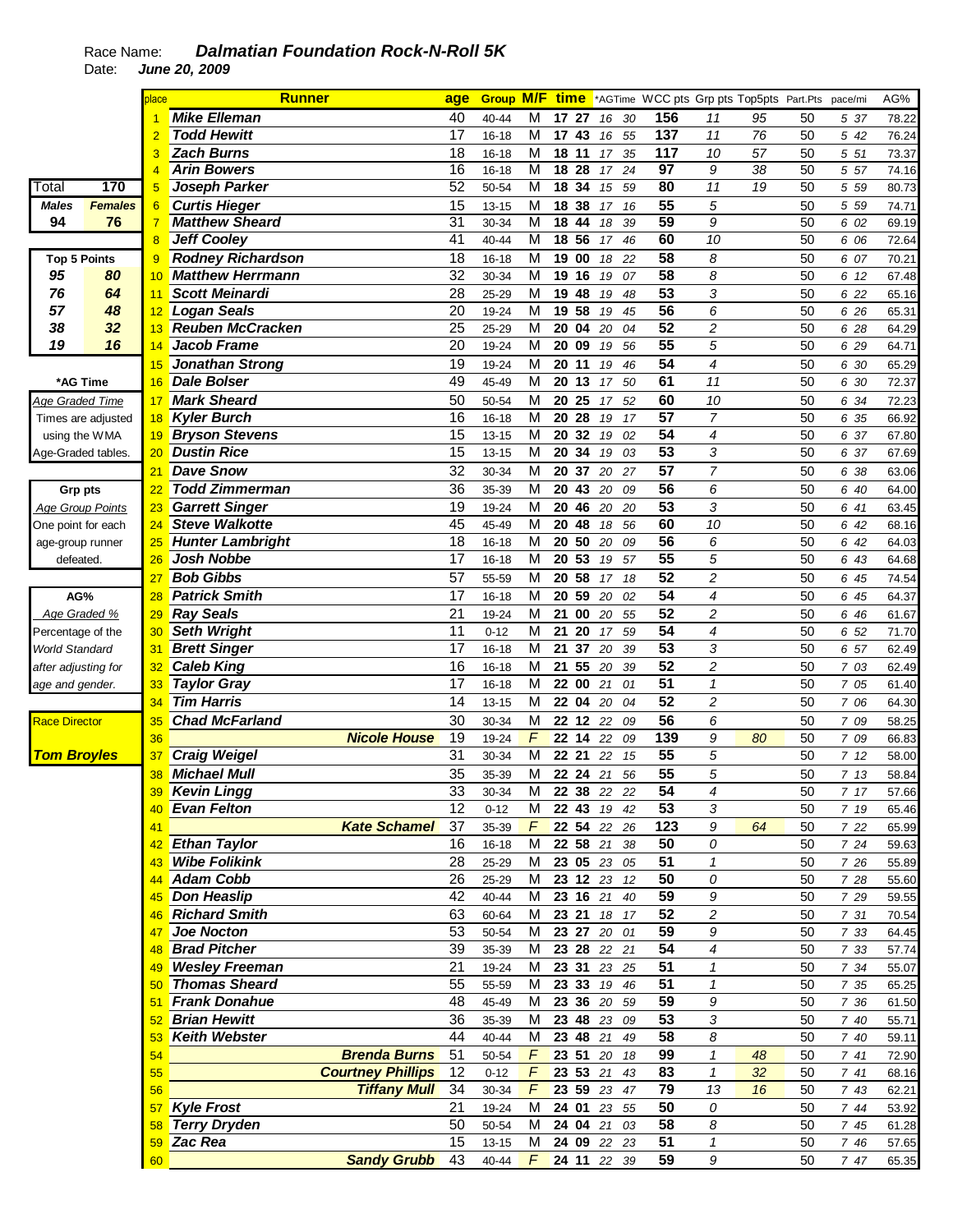## Race Name: **Dalmatian Foundation Rock-N-Roll 5K**  Date: **June 20, 2009**

À.

| place | <b>Runner</b>           |                          | age              | <b>Group M/F</b> |                | <u>time</u> |    |          |                       | *AGTime WCC pts Grp pts Top5pts Part.Pts |    | pace/mi |       | AG%   |
|-------|-------------------------|--------------------------|------------------|------------------|----------------|-------------|----|----------|-----------------------|------------------------------------------|----|---------|-------|-------|
| 61    | <b>Darin Dubbs</b>      |                          | 40               | 40-44            | M              | 24 11       |    | 22<br>51 | 57                    | 7                                        | 50 |         | 747   | 56.44 |
| 62    |                         | <b>Heather Herrmann</b>  | 28               | 25-29            | $\overline{F}$ | 24          | 15 | 24<br>15 | 56                    | 6                                        | 50 |         | 7 48  | 61.03 |
| 63    |                         | <b>Arlene Berger</b>     | 33               | 30-34            | $\overline{F}$ | 28<br>24    |    | 24<br>20 | 62                    | 12                                       | 50 |         | 7 53  | 60.81 |
| 64    |                         | <b>Audrey Webster</b>    | 15               | $13 - 15$        | $\overline{F}$ | 24 32       |    | 26<br>23 | $\overline{53}$       | 3                                        | 50 |         | 7 54  | 63.17 |
| 65    | <b>Darrin Dolehanty</b> |                          | 45               | 45-49            | M              | 24<br>37    |    | 22<br>24 | 58                    | 8                                        | 50 |         | 7 55  | 57.59 |
| 66    | <b>Jay Day</b>          |                          | 38               | 35-39            | M              | 24          | 54 | 23<br>53 | 52                    | 2                                        | 50 |         | 8 01  | 54.01 |
| 67    | <b>Geoff Williams</b>   |                          | 40               | 40-44            | M              | 24          | 58 | 23       | 56<br>36              | 6                                        | 50 |         | 8 02  | 54.67 |
| 68    | <b>Joel Flora</b>       |                          | 41               | $40 - 44$        | M              | 25          | 03 | 23       | $\overline{55}$<br>30 | 5                                        | 50 |         | 8 04  | 54.90 |
| 69    | <b>Brad Lambright</b>   |                          | 43               | 40-44            | M              | 25          | 10 | 23<br>15 | $\overline{54}$       | 4                                        | 50 |         | 8 0 6 | 55.47 |
| 70    | <b>Chad Ward</b>        |                          | 35               | 35-39            | M              | 25          | 14 | 24<br>42 | $\overline{51}$       | $\mathcal I$                             | 50 |         | 8 07  | 52.23 |
|       |                         | <b>Lesley Ferkinhoff</b> |                  |                  | $\overline{F}$ |             |    |          | 58                    |                                          |    |         |       |       |
| 71    |                         |                          | 19               | 19-24            |                | 25<br>15    |    | 25<br>09 |                       | 8                                        | 50 |         | 8 08  | 58.84 |
| 72    | <b>Thomas Hale</b>      |                          | 48               | 45-49            | M              | 25<br>21    |    | 22<br>32 | 57                    | $\overline{7}$                           | 50 |         | 8 10  | 57.25 |
| 73    | <b>Keith Runyon</b>     |                          | 50               | 50-54            | M              | 25<br>26    |    | 22       | 57<br>15              | $\overline{7}$                           | 50 |         | 8 11  | 57.99 |
| 74    | <b>George Stallings</b> |                          | 60               | 60-64            | M              | 25          | 26 | 20<br>27 | 51                    | $\mathcal I$                             | 50 |         | 8 11  | 63.06 |
| 75    | <b>Rick Bolser</b>      |                          | 40               | 40-44            | M              | 25          | 35 | 24<br>11 | 53                    | 3                                        | 50 |         | 8 14  | 53.35 |
| 76    |                         | <b>Alexa Lingg</b>       | 13               | $13 - 15$        | F              | 25          | 39 | 23<br>46 | 52                    | $\overline{c}$                           | 50 |         | 8 15  | 62.27 |
| 77    | <b>Ronnie Lindley</b>   |                          | 53               | 50-54            | M              | 25          | 40 | 21<br>55 | 56                    | 6                                        | 50 |         | 8 16  | 58.88 |
| 78    | <b>Raymond Blevins</b>  |                          | 51               | 50-54            | M              | 25          | 44 | 22<br>20 | 55                    | 5                                        | 50 |         | 8 17  | 57.78 |
| 79    | <b>Mark Cox</b>         |                          | $\overline{32}$  | 30-34            | M              | 25          | 46 | 25<br>34 | $\overline{53}$       | 3                                        | 50 |         | 8 18  | 50.46 |
| 80    |                         | <b>Kelly Weaver</b>      | $\overline{36}$  | 35-39            | $\overline{F}$ | 51<br>25    |    | 25<br>26 | $\overline{58}$       | 8                                        | 50 |         | 8 19  | 58.18 |
| 81    |                         | <b>Annie Reihman</b>     | 20               | 19-24            | $\overline{F}$ | 53<br>25    |    | 52<br>25 | 57                    | 7                                        | 50 |         | 8 20  | 57.20 |
| 82    |                         | <b>Emily Vance</b>       | 13               | $13 - 15$        | $\overline{F}$ | 26<br>01    |    | 24       | $\overline{51}$<br>06 | $\mathbf{1}$                             | 50 |         | 8 2 2 | 61.39 |
| 83    |                         | <b>Jessica McKinney</b>  | $\overline{32}$  | 30-34            | F              | 14<br>26    |    | 26       | 61<br>09              | 11                                       | 50 |         | 8 27  | 56.58 |
| 84    | <b>Kevin Gramman</b>    |                          | 46               | 45-49            | M              | 26 22 23    |    | 48       | $\overline{56}$       | 6                                        | 50 |         | 8 2 9 | 54.19 |
| 85    |                         | <b>Tonya Burroughs</b>   | 22               | 19-24            | $\overline{F}$ | 26<br>25    |    | 26<br>25 | 56                    | 6                                        | 50 |         | 8 30  | 56.03 |
| 86    |                         | <b>Kelly Day</b>         | 43               | $40 - 44$        | $\overline{F}$ | 26 28       |    | 24<br>47 | $\overline{58}$       | 8                                        | 50 |         | 8 31  | 59.71 |
| 87    | <b>JR McMullen</b>      |                          | 30               | 30-34            | M              | 26<br>29    |    | 25<br>26 | $\overline{52}$       | $\overline{c}$                           | 50 |         | 8 31  | 48.83 |
| 88    |                         | <b>Mindy Ward</b>        | 38               | 35-39            | $\overline{F}$ | 26 33       |    | 25<br>51 | 57                    | $\overline{7}$                           | 50 |         | 8 33  | 57.25 |
| 89    | <b>Jake Schamel</b>     |                          | 12               | $0 - 12$         | M              | 26 37       |    | 23<br>05 | 52                    | $\overline{\mathbf{c}}$                  | 50 |         | 8 34  | 55.87 |
| 90    | <b>Steve Lair</b>       |                          | 42               | 40-44            | M              | 26<br>40    |    | 24       | 52<br>50              | $\overline{c}$                           | 50 |         | 8 35  | 51.96 |
|       | <b>Tom Ferkinhoff</b>   |                          | 46               | 45-49            | M              | 27          | 00 | 24       | 55                    | 5                                        | 50 |         |       | 52.92 |
| 91    |                         |                          | 61               |                  | F              |             |    | 23       | 50                    | 0                                        |    |         | 8 41  |       |
| 92    |                         | <b>Margy Smith</b>       |                  | 60-64            | F              | 27          | 16 | 20       | 12<br>$\overline{58}$ |                                          | 50 |         | 8 47  | 73.25 |
| 93    |                         | <b>Brenda Baumer</b>     | 45               | 45-49            |                | 27          | 28 | 25<br>11 |                       | 8                                        | 50 |         | 8 50  | 58.76 |
| 94    |                         | Jenna Barker             | $\boldsymbol{9}$ | $0 - 12$         | F              | 47<br>27    |    | 23<br>26 | $\overline{50}$       | 0                                        | 50 |         | 8 57  | 63.16 |
| 95    |                         | <b>Josie Smith</b>       | 40               | 40-44            | F              | 27          | 47 | 26<br>42 | $\overline{57}$       | 7                                        | 50 |         | 8 57  | 55.44 |
| 96    | <b>Todd Barker</b>      |                          | 44               | 40-44            | M              | 50<br>27    |    | 25<br>31 | $\overline{51}$       | $\mathbf{1}$                             | 50 |         | 8 58  | 50.55 |
| 97    | <b>Greg Kurtz</b>       |                          | 52               | 50-54            | M              | 27<br>53    |    | 23<br>59 | 54                    | 4                                        | 50 |         | 8 58  | 53.76 |
| 98    |                         | <b>Shulamite Wan</b>     | 25               | 25-29            | $\overline{F}$ | 27          | 56 | 27<br>56 | 55                    | 5                                        | 50 |         | 8 59  | 52.98 |
| 99    | <b>Dave Hunteman</b>    |                          | 34               | 30-34            | M              | 57<br>27    |    | 27       | 51<br>30              | $\mathbf{1}$                             | 50 |         | 8 5 9 | 46.90 |
| 100   |                         | <b>Emily Lacey</b>       | 16               | 16-18            | F              | 28 01 27 06 |    |          | 52                    | 2                                        | 50 |         | 9 01  | 54.63 |
|       | 101 Hennie Van Nierkerk |                          | 46               | 45-49            | М              | 28 03 25 19 |    |          | 54                    | 4                                        | 50 |         | 9 02  | 50.94 |
| 102   |                         | <b>Amy Decker</b>        | 43               | 40-44            | F              | 28 04 26 17 |    |          | 56                    | 6                                        | 50 |         | 9 02  | 56.31 |
| 103   |                         | <b>Paula Head</b>        | 22               | 19-24            | F              | 28 14 28 14 |    |          | 55                    | 5                                        | 50 |         | 9 05  | 52.42 |
|       | 104 David Wetzel        |                          | 50               | 50-54            | M              | 28 25 24 51 |    |          | 53                    | 3                                        | 50 |         | 9 09  | 51.90 |
|       | 105 Gene Black          |                          | 67               | 65-69            | M              | 28 29 21    |    | 30       | 50                    | 0                                        | 50 |         | 9 10  | 59.99 |
| 106   |                         | <b>Sarah Smith</b>       | 30               | 30-34            | $\overline{F}$ | 28 51       |    | 28 50    | 60                    | 10                                       | 50 |         | 9 17  | 51.32 |
| 107   |                         | <b>Rachel Seals</b>      | 18               | $16 - 18$        | F              | 28 54 28    |    | 35       | 51                    | $\mathbf{1}$                             | 50 |         | 9 18  | 51.76 |
| 108   |                         | <b>Michelle Dafler</b>   | 31               | 30-34            | F              | 28 59 28 57 |    |          | 59                    | 9                                        | 50 |         | 9 20  | 51.13 |
| 109   |                         | <b>Jill Crowe</b>        | 34               | 30-34            | F              | 29 04 28 50 |    |          | 58                    | 8                                        | 50 |         | 9 21  | 51.33 |
| 110   |                         | <b>Brandae Filla</b>     | 33               | $30 - 34$        | $\digamma$     | 29 04 28 55 |    |          | $\overline{57}$       | $\overline{7}$                           | 50 |         | 9 21  | 51.18 |
|       | 111 Stephen Clark       |                          | 31               | 30-34            | M              | 29 06 28 58 |    |          | 50                    | 0                                        | 50 |         | 9 2 2 | 44.54 |
|       | 112 Dan McFarland       |                          | 54               | 50-54            | M              | 29 07 24 39 |    |          | 52                    | $\overline{c}$                           | 50 |         | 9 2 2 | 52.34 |
| 113   |                         | <b>Amy Day</b>           | 33               | 30-34            | $\digamma$     | 29 09 28 59 |    |          | 56                    | 6                                        | 50 |         | 9 23  | 51.04 |
| 114   |                         | <b>Denise Retz</b>       | 30               | 30-34            | $\digamma$     | 29 28 29 27 |    |          | 55                    | 5                                        | 50 |         | 9 2 9 | 50.24 |
| 115   |                         | <b>Vanessa Legg</b>      | 20               | 19-24            | $\digamma$     | 29 49 29    |    | 48       | 54                    | 4                                        | 50 |         |       |       |
|       |                         | <b>Brittiney Landis</b>  | 22               |                  | F              | 29 52 29    |    |          | 53                    |                                          |    |         | 9 36  | 49.66 |
| 116   |                         | <b>Kim Norvell</b>       |                  | 19-24            |                |             |    | 52       |                       | 3                                        | 50 |         | 9 37  | 49.55 |
| 117   |                         |                          | 44               | 40-44            | F              | 29 52 27 41 |    |          | 55                    | 5                                        | 50 |         | 9 37  | 53.45 |
|       | 118 Kevin Shelley       |                          | 43               | 40-44            | м              | 30 02 27 45 |    |          | 50                    | 0                                        | 50 |         | 9 40  | 46.49 |
|       | 119 Mark Barker         |                          | 47               | 45-49            | М              | 30 03 26 55 |    |          | 53                    | 3                                        | 50 |         | 9 40  | 47.92 |
| 120   |                         | <b>Darlene Black</b>     | 47               | 45-49            | F              | 30 06 26 57 |    |          | 57                    | $\overline{7}$                           | 50 |         | 9 41  | 54.92 |